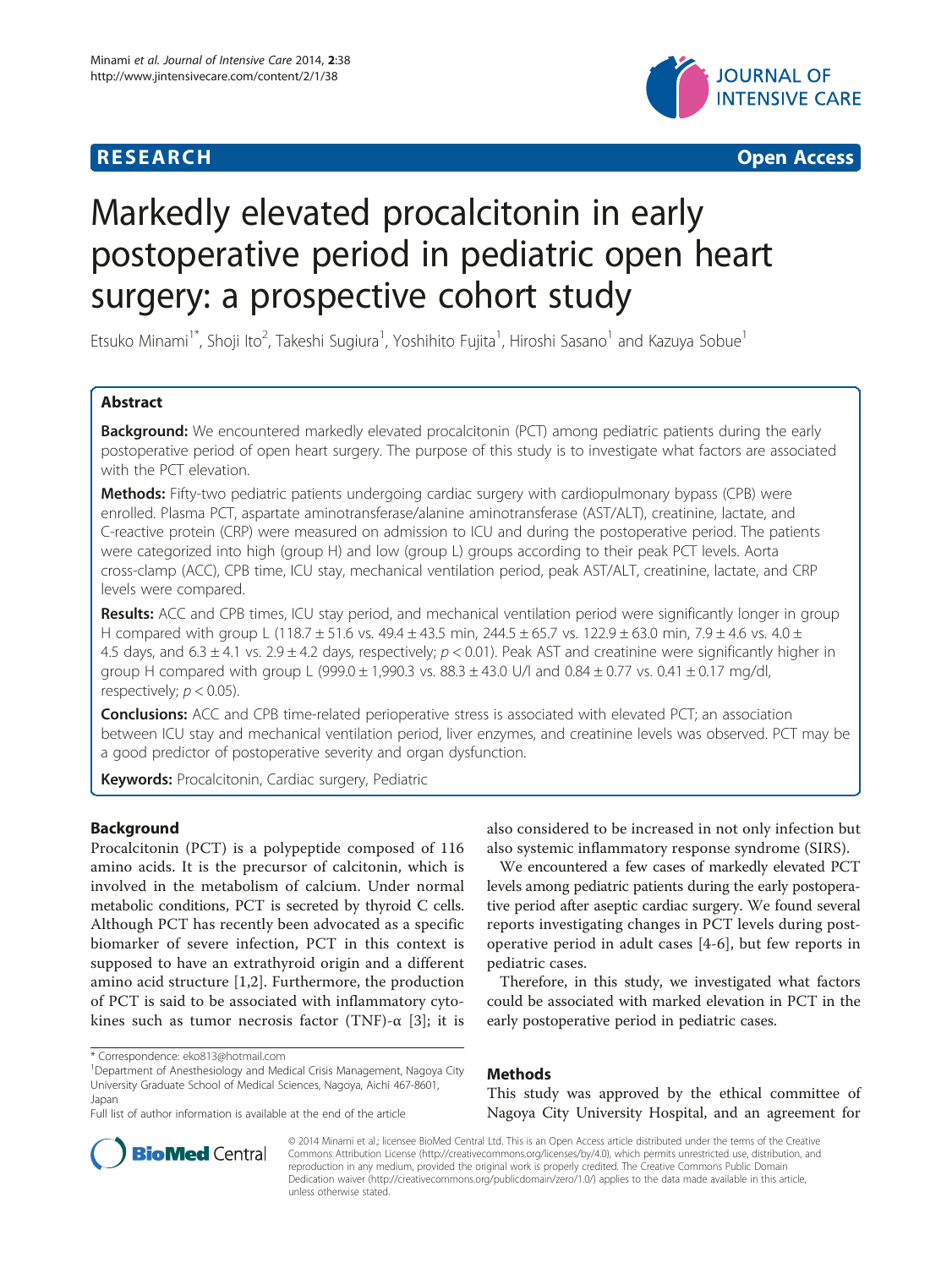participation in this study was obtained from each patient's family. Fifty-five pediatric patients, who were admitted to the ICU after open heart surgery with cardiopulmonary bypass (CPB), were enrolled. Three patients were excluded because of death during the early postoperative period. None of the patients had any clinical sign of infection on routine preoperative check. General anesthesia was maintained with large-dose fentanyl/ midazolam in an oxygen-air mixture supplemented with sevoflurane and chlorpromazine. The method of CPB was almost identical in all patients. Methylprednisolone (50 mg/kg) was administered at the beginning of CPB.

Each patient's PCT level was measured on admission to the ICU and on postoperative days (PODs) 1, 2, 4, and 6. If the patient was discharged from the ICU before POD 6, the subsequent measurements of PCT were discontinued. PCT was measured by immunoluminometric assay (LUMI test PCT, WAKO, Osaka, Japan). Moreover, serum aspartate aminotransferase (AST), alanine aminotransferase (ALT), creatinine (CRE), C-reactive protein (CRP), and lactate (Lac) levels were also measured daily during the ICU stay.

Fifty-two patients were divided into two groups based on their peak PCT levels during the study period: PCT levels ≥5 ng/ml were categorized as group H and PCT levels <5 ng/ml were categorized as group L. We compared the following factors between the two groups: aorta cross-clamp (ACC) time, CPB time, ICU stay, mechanical ventilation period, and peak AST/ALT/CRE/ Lac levels. Furthermore, we analyzed changes in PCT and CRP levels during the study. SPSS software ver. 11.0.1 J (IBM SPSS Inc., Chicago, IL, USA) was used for statistical analysis. For comparison of the patient backgrounds, Student's t test or a chi-square test was used. Measured parameters were compared with an unpaired t test, and changes in PCT and CRP levels over time were compared by two-way repeated measure ANOVA. Significance level was set at  $p < 0.05$ .

# Results

The preoperative characteristics of both groups are shown in Table 1. Twenty-three patients were classified as group H and 29 as group L. Their sex, age, and weight were not significantly different. The peak PCT level, shown as mean  $\pm$  SD, in group H was  $35.9 \pm 45.8$  ng/ml, while that

Table 1 Characteristics of the patients

| Characteristic                                                                                                                                                                       | Group H       | Group L       | p value |
|--------------------------------------------------------------------------------------------------------------------------------------------------------------------------------------|---------------|---------------|---------|
| Male, female                                                                                                                                                                         | 14.9          | 12.17         | NS.     |
| Age (months)                                                                                                                                                                         | $78.6 + 19.9$ | $39.2 + 38.4$ | 0.204   |
| Weight (kg)                                                                                                                                                                          | $9.97 + 3.93$ | $12.0 + 7.20$ | 0.200   |
| Peak PCT (ng/ml)                                                                                                                                                                     | $35.9 + 45.8$ | $1.14 + 1.40$ | 0.001   |
| $\mathbf{A} \mathbf{B}$ $\mathbf{C}$ $\mathbf{A} \mathbf{C}$ $\mathbf{A} \mathbf{C}$ $\mathbf{A} \mathbf{C}$ $\mathbf{A} \mathbf{C}$ $\mathbf{A} \mathbf{C}$ $\mathbf{A} \mathbf{C}$ |               |               |         |

NS not significant.

in group L was  $1.1 \pm 1.4$  ng/ml. Table 2 shows the surgical procedures performed in both groups. More complicated operations, such as the Fallot radical operation and the TCPC (total cavopulmonary bypass), were performed among group H patients, whereas simpler operations, such as closure of atrial and ventricular septal defects, were performed among group L patients. The ACC time, CPB time, ICU stay, and mechanical ventilation period were significantly longer among group H compared with group L patients. Although peak AST and CRE levels in group H were significantly higher than those in group L, peak ALT and Lac levels were not significantly different between the two groups (Table [3](#page-2-0)). Figure [1](#page-2-0) shows the changes over time in the average PCT and CRP levels for both groups until POD 6. The average PCT levels among group H patients formed a very high peak on POD 1 and in subsequent PODs returned to the levels of POD 0. Furthermore, they were significantly higher compared with those in group L on all PODs. The CRP level was not significantly different among the two groups on any POD.

# **Discussion**

The purpose of this study is to investigate the factors associated with the marked elevation of PCT observed during the early postoperative period after pediatric cardiac surgery with CPB was performed in aseptic condition. Longer ACC and CPB times and more complicated operations were observed among the patients with higher peak PCT levels. Franke et al. reported that PCT levels in patients after on-pump coronary artery bypass grafting were higher than those after off-pump coronary artery bypass surgery [[7\]](#page-3-0). Hammer et al. compared PCT levels between groups of pediatric patients with longer and shorter ACC time after cardiac surgery with CPB and concluded that SIRS induced by cardiac surgery with CPB influenced PCT levels on the first day after surgery [[8\]](#page-3-0). Similarly, Beghetti et al. reported that PCT levels were influenced by duration of CPB and ACC time [[9\]](#page-3-0). In this study, we obtained comparable results, which

#### Table 2 Operative procedure

|                               | Group H | Group L        |
|-------------------------------|---------|----------------|
| Fallot radical operation      | 6       | Ω              |
| <b>TCPC</b>                   | 4       | 0              |
| Bidirectional Glenn operation | 3       | $\mathfrak{D}$ |
| DORV radical operation        | 3       | 0              |
| VSD closure                   | 2       | 6              |
| ASD closure                   |         | 13             |
| Norwood operation             |         | 1              |
| Others                        | 3       | 7              |
| Total                         | 23      | 29             |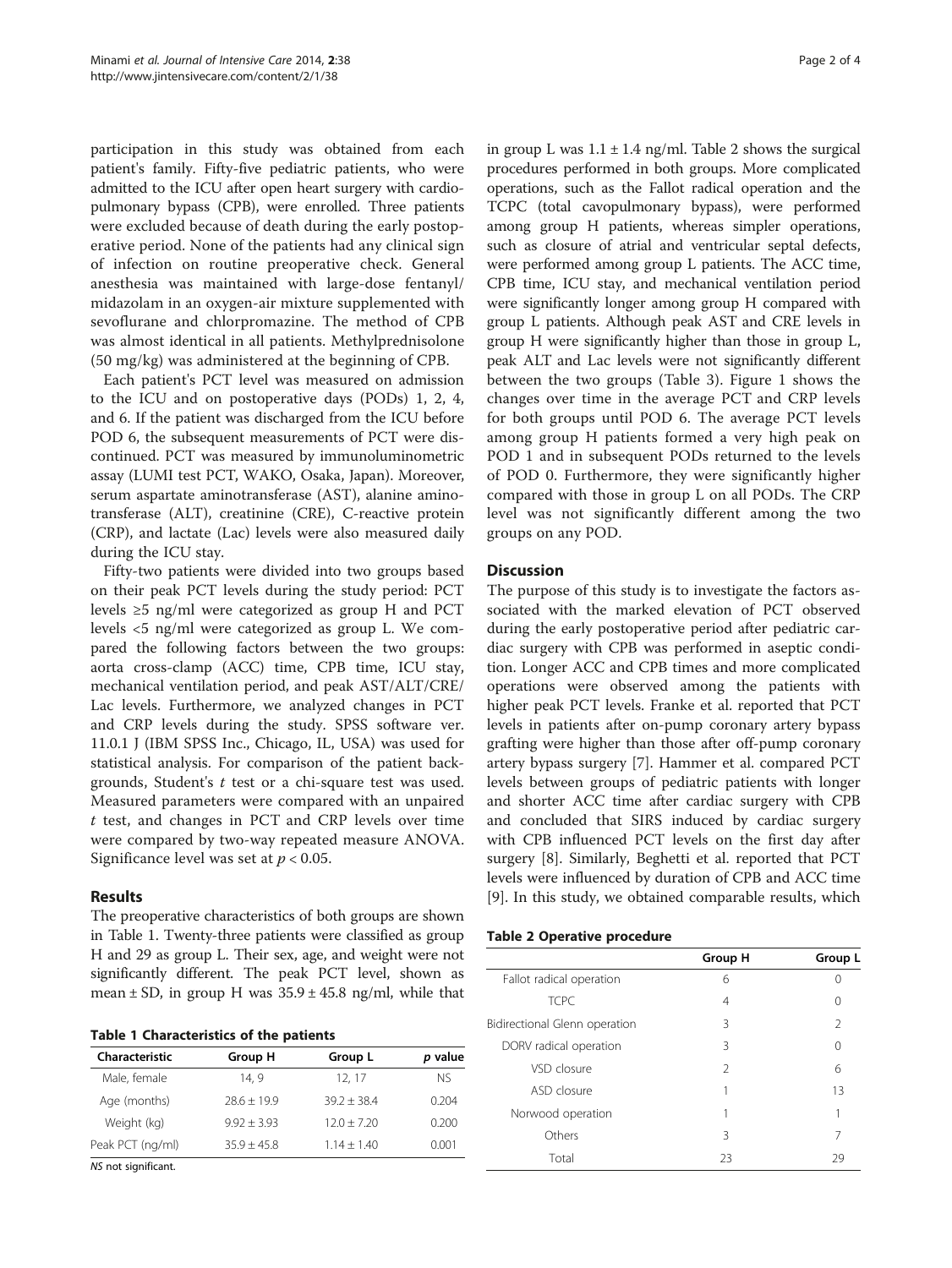<span id="page-2-0"></span>Table 3 The comparison of each parameter between both groups

|                               | Group H             | Group L        | p value |
|-------------------------------|---------------------|----------------|---------|
| ACC time (min)                | $118.7 + 51.6$      | $49.4 + 43.5$  | < 0.001 |
| CPB time (min)                | $744.5 + 65.7$      | $122.9 + 63.0$ | < 0.001 |
| ICU stay (days)               | $7.9 + 4.6$         | $4.0 + 4.5$    | 0.003   |
| Mechanical ventilation (days) | $6.3 + 4.1$         | $7.9 + 4.7$    | 0.005   |
| AST (U/I)                     | $999.0 \pm 1.990.3$ | $88.3 + 43.0$  | 0.039   |
| $ALT$ (U/I)                   | $2624 + 6628$       | $15.3 + 3.3$   | 0.070   |
| Creatinine (mg/dl)            | $0.84 + 0.77$       | $0.41 + 0.17$  | 0.014   |
| Lactate (mg/dl)               | $34.8 + 20.6$       | $79.1 + 74.4$  | 0.380   |

indicate that the elevation in PCT levels could reflect intraoperative stress.

Among the pediatric patients with higher PCT levels, we observed prolonged ICU stay and mechanical ventilation period and elevated AST and CRE levels, which are indicative of liver or kidney dysfunction. Celebi et al. reported that PCT levels were increased excessively in SIRS accompanying organ failure after CPB in pediatric cardiac surgery and postoperative PCT levels correlated well with prolonged mechanical ventilation and hospitalization [\[10](#page-3-0)]. They also reported that the patients with SIRS and organ failure showed higher peak PCT levels. Beghetti et al. reported that PCT levels were influenced by the length of the mechanical ventilation period and ICU stay in children [[9\]](#page-3-0). Given these findings, we believe that PCT levels during the early postoperative period are related to postoperative severity or organ failure and can be a predictor of these. ALT level was not significantly different between the two groups. However, there were three outliers in which ALT level exceeded 1,000 mg/dl in group H. When excluding these three outliers, ALT level was significantly higher in group H ( $p = 0.005$ ). Hence, the use of PCT levels in postoperative management may be helpful for determining the suitability of therapeutic interventions during the early postoperative period.

Although changes in PCT levels over time among patients in group H formed a curve with a very high peak on POD 1 (which was clearly different from that in group L), no significant differences in changes in CRP levels were identified between the two groups. Generally, the CRP response is correlated with the magnitude of surgery, and it can be a marker of tissue damage [\[11](#page-3-0)]. There was no significant elevation of CRP levels among group H patients that would be indicative of severe surgical stress and tissue damage. We use steroids routinely during CPB. Although PCT is not supposed to be susceptible to steroids [\[12](#page-3-0)], CRP is. The elevation in CRP levels must thus have been masked due to the routine use of steroids during CPB. Aronen et al. found no statistical differences in concentrations between the complication and non-complication groups in their study of CRP kinetics in children undergoing open heart surgery [[13\]](#page-3-0). Therefore, PCT would be a more suitable marker of intraoperative stress and a better predictor of postoperative severity and organ dysfunction than CRP.

Furthermore, in adult cases, several reports investigating changes in PCT levels showed similar results, but the absolute PCT values seem to be lower than those seen in pediatric cases [[4,5\]](#page-3-0). Although we can guess the causes, for example, pediatric patients have relatively larger surgical damage or metabolize PCT more slowly than adult patients, it remains unclear what is responsible for the differences in magnitude in PCT elevation between pediatric and adult patients.

Celebi et al. consistently observed high- or double-peak PCT curves in six infected patients after pediatric open cardiac surgery and claimed that these were suggestive of